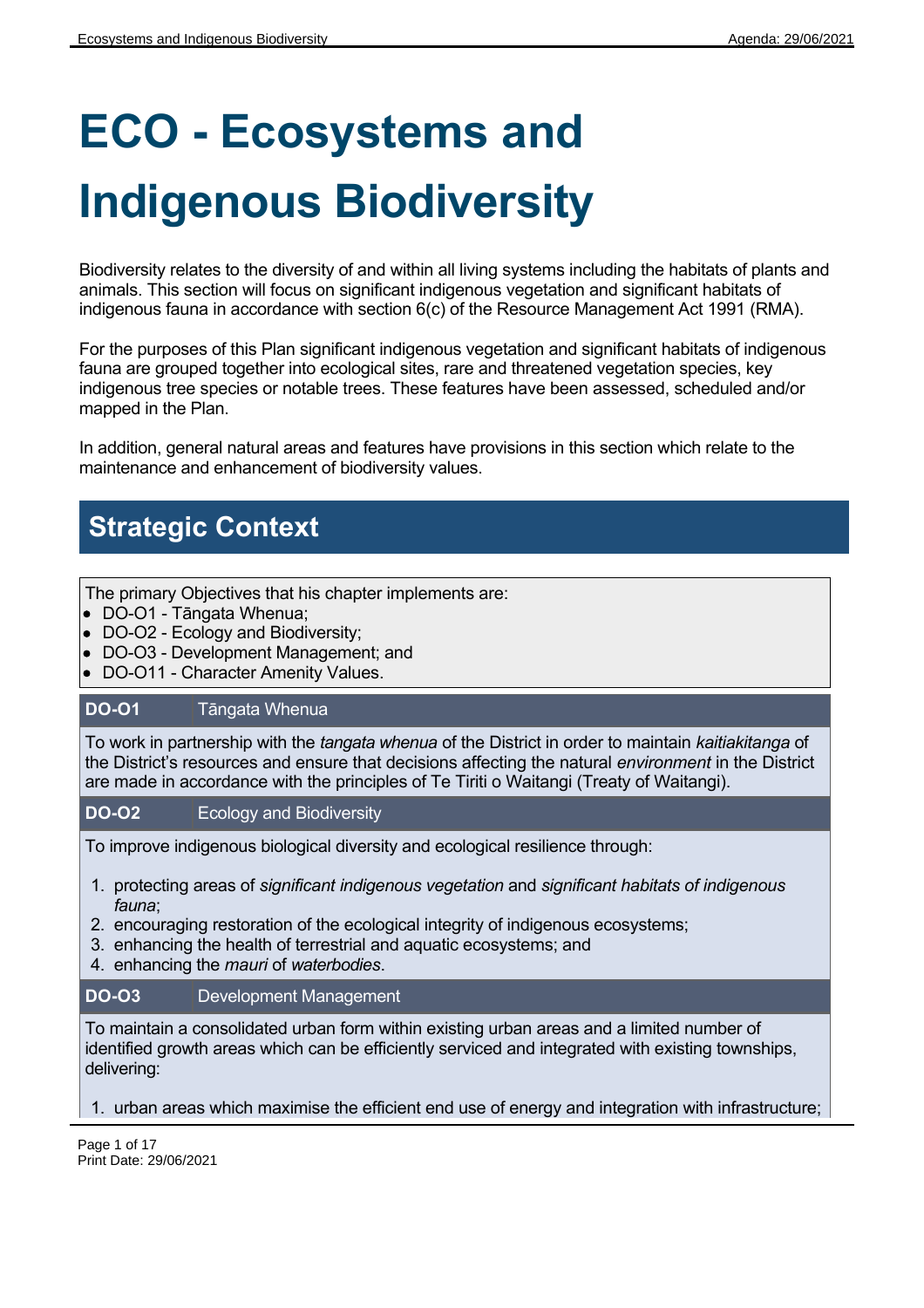- 2. a variety of living and working areas in a manner which reinforces the function and vitality of centres;
- 3. resilient communities where development does not result in an increase in risk to life or severity of damage to property from natural hazard events;
- 4. higher residential densities in locations that are close to centres and public open spaces, with good access to public transport;
- 5. management of development in areas of special character or amenity so as to maintain, and where practicable, enhance those special values;
- 6. sustainable natural processes including freshwater systems, areas characterised by the productive potential of the land, ecological integrity, identified landscapes and features, and other places of significant natural amenity;
- 7. an adequate supply of housing and areas for business/employment to meet the needs of the District's anticipated population which is provided at a rate and in a manner that can be sustained within the finite carrying capacity of the District; and
- 8. management of the location and effects of potentially incompatible land uses including any interface between such uses.

#### **DO-O11** Character and Amenity Values

To maintain and enhance the unique character and amenity values of the District's distinct communities so that residents and visitors enjoy:

- 1. relaxed, unique and distinct village identities and predominantly low-density residential areas characterised by the presence of mature vegetation, a variety of built forms, the retention of landforms and unique community identities;
- 2. vibrant, lively *town centres* supported by higher density residential and mixed use areas;
- 3. neighbourhood *centres*, village communities and employment areas characterised by high levels of amenity, accessibility and convenience;
- 4. productive rural areas, characterised by openness, natural landforms, areas and corridors of *indigenous vegetation*, and *primary production activities*; and
- 5. well managed interfaces between different types of land use areas (e.g. between living, working and rural areas and between potentially conflicting land uses, so as to minimise adverse *effect*s.

The rules in this chapter apply to all land and activities in all *zones* unless otherwise specified. Provisions in other chapters of the Plan may also be relevant.

## **Policies**

**ECO-P1** Criteria For Identification Of Significant Biodiversity

*Indigenous vegetation* and habitats of indigenous fauna in the District will be considered significant if they meet one or more of the following criteria:

- 1. Representativeness: the ecosystems or habitats that are typical and characteristic examples of the full range of the original or current natural diversity of ecosystem and habitat types in the District or in the region, and:
	- a. Are no longer commonplace (less than about 30% remaining); or
	- b. are poorly represented in existing protected areas (less than about 20% legally protected).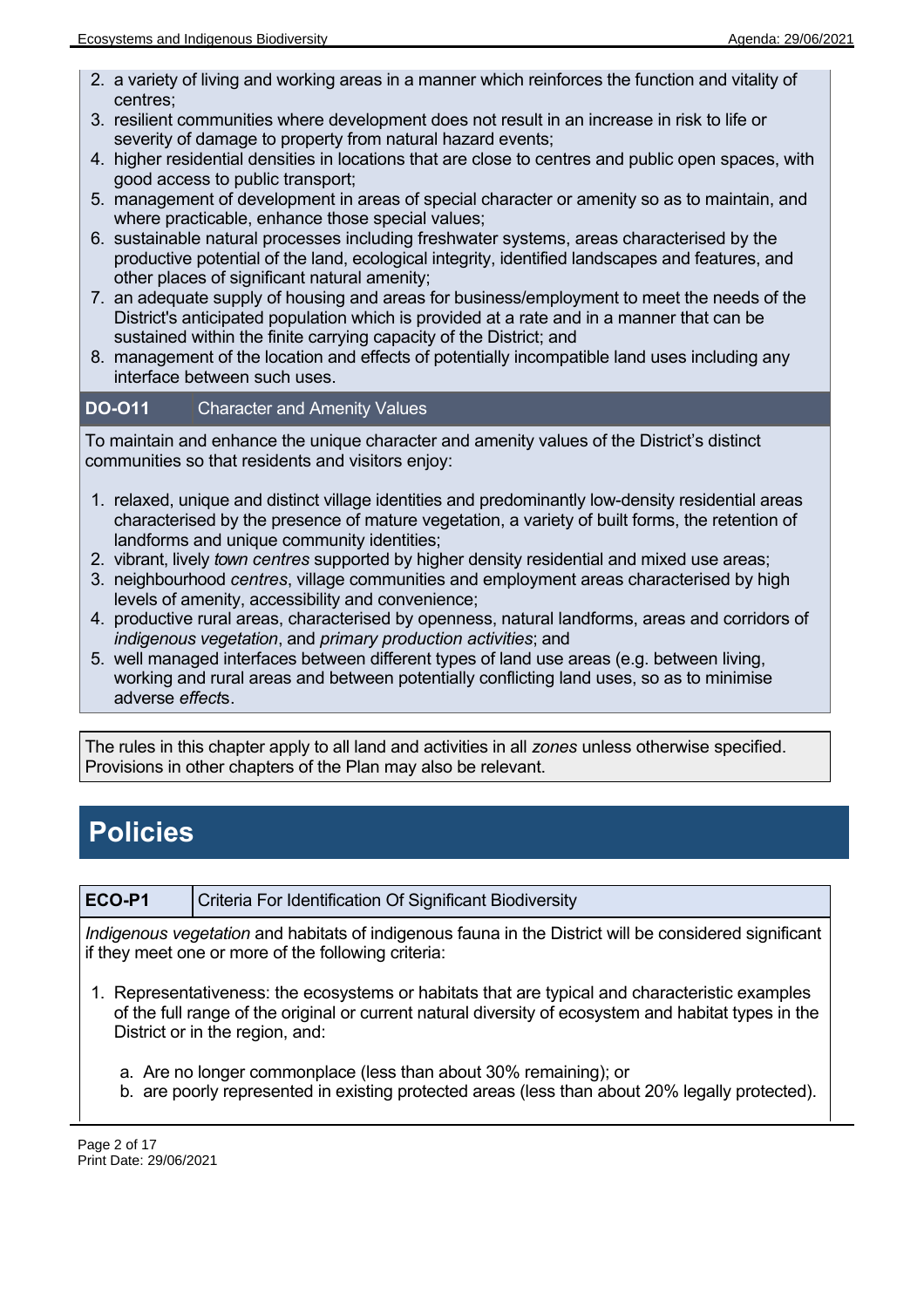- 2. Rarity: the ecosystem or habitat has biological physical features that are scarce or threatened in a local, regional or national context. This can include individual species, rare and distinctive biological communities and physical features that are unusual or rare.
- 3. Diversity: the ecosystem or habitat has a natural diversity of ecological units, ecosystems, species and physical features within an area.
- 4. Ecological context of an area: the ecosystem or habitat:
	- a. enhances connectivity or otherwise buffers representative, rare or diverse indigenous ecosystems and habitats; or
	- b. provides seasonal or core habitat for protected or threatened indigenous species.
- 5. *Tāngata whenua* values: the ecosystem or habitat contains characteristics of special spiritual, historical or cultural significance to *tāngata whenua,* identified in accordance with *tikanga Māori.*

#### **ECO-P2** Management Approach to Biodiversity Protection

Adverse *effects,* including cumulative *effects,* from *subdivision,* use and *development* on *significant indigenous vegetation* and *significant habitats of indigenous fauna* including aquatic ecosystems will be avoided, or where it cannot be avoided, remedied or mitigated in order to maintain the values and characteristics of the *significant indigenous vegetation or significant habitats of indigenous fauna,* including by:

- 1. avoiding where practicable the *modification* of *significant indigenous vegetation,* in particular all *indigenous vegetation* within *ecological sites;*
- 2. managing land use activities resulting in increased sediment and *contaminant* levels of surface water, including storm water, to reduce the likelihood of aquatic ecosystems being detrimentally affected;
- 3. creating and maintaining appropriate buffers around *ecological sites, key indigenous trees* and rare and threatened vegetation species, significant habitats of indigenous fauna including aquatic ecosystems to ensure that wider ecological processes are considered when making decisions about applications for *subdivision* and land use consent;
- 4. preventing where practicable the introduction or spread of exotic weed species and pest animals both terrestrial and aquatic;
- 5. enabling pest and weed management and passive recreational activities within *ecological* sites including the associated construction and maintenance of tracks (where the biodiversity gains from pest control will outweigh the loss of *significant indigenous vegetation* from track construction) and the construction and maintenance of fences at the margins of *ecological sites;*
- 6. providing for appropriate *trimming* of *indigenous vegetation* while avoiding inappropriate *trimming* of *significant indigenous vegetation.*
- 7. ensuring that *subdivision* which creates *allotments* which are entirely within an *ecological site* or which necessitate *modification* of any *key indigenous tree species* or *rare and threatened vegetation species* protects the values and characteristics of those areas.
- 8. ensuring that *subdivision* which creates boundaries that cut through any *ecological site,* or any *key indigenous tree species* or *rare and threatened vegetation species,* protects the values and characteristics of those areas.

### **ECO-P3** Maintenance of indigenous biodiversity *Subdivision,* land use and *development* shall be undertaken in a manner to maintain *indigenous*

*biodiversity* within large areas of contiguous *indigenous vegetation* and riparian and coastal vegetation.

#### **ECO-P4** Enhancement

Page 3 of 17 Print Date: 29/06/2021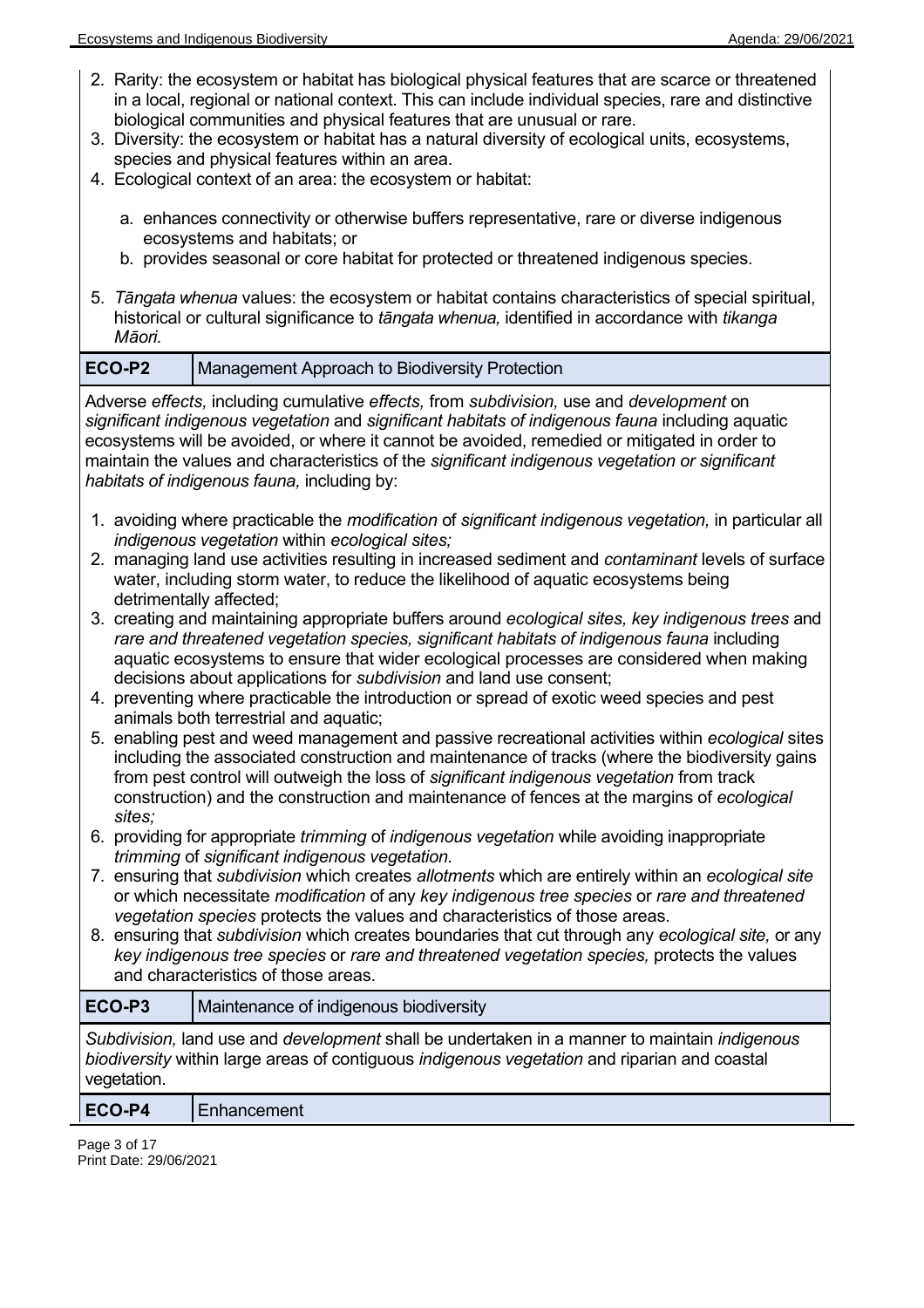| Where a subdivision or development is undertaken on land containing rare and threatened<br>vegetation species, or an ecological site, enhancement of the ecological site or rare and<br>threatened vegetation species will be encouraged. |                                                                                                                                                                                                                                                                                                                                                                                                                                                                                                                                                                                                                                                                                                                                                                                                                                                                                                                                                                                                                                                         |  |
|-------------------------------------------------------------------------------------------------------------------------------------------------------------------------------------------------------------------------------------------|---------------------------------------------------------------------------------------------------------------------------------------------------------------------------------------------------------------------------------------------------------------------------------------------------------------------------------------------------------------------------------------------------------------------------------------------------------------------------------------------------------------------------------------------------------------------------------------------------------------------------------------------------------------------------------------------------------------------------------------------------------------------------------------------------------------------------------------------------------------------------------------------------------------------------------------------------------------------------------------------------------------------------------------------------------|--|
| ECO-P5                                                                                                                                                                                                                                    | Tāngata Whenua                                                                                                                                                                                                                                                                                                                                                                                                                                                                                                                                                                                                                                                                                                                                                                                                                                                                                                                                                                                                                                          |  |
| environment, while:                                                                                                                                                                                                                       | To enable tāngata whenua to maintain and enhance their traditional relationship with the natural                                                                                                                                                                                                                                                                                                                                                                                                                                                                                                                                                                                                                                                                                                                                                                                                                                                                                                                                                        |  |
|                                                                                                                                                                                                                                           | 1. supporting the enhancement of the <i>mauri</i> of aquatic environments; and<br>2. having particular regard to the exercise of kaitiakitanga by tangata whenua in the management<br>of the District's resources.                                                                                                                                                                                                                                                                                                                                                                                                                                                                                                                                                                                                                                                                                                                                                                                                                                      |  |
| ECO-P6                                                                                                                                                                                                                                    | Monitoring                                                                                                                                                                                                                                                                                                                                                                                                                                                                                                                                                                                                                                                                                                                                                                                                                                                                                                                                                                                                                                              |  |
|                                                                                                                                                                                                                                           | Monitoring of levels of biodiversity in the District will be undertaken through:                                                                                                                                                                                                                                                                                                                                                                                                                                                                                                                                                                                                                                                                                                                                                                                                                                                                                                                                                                        |  |
|                                                                                                                                                                                                                                           | 1. periodic monitoring of the District's <i>indigenous vegetation</i> and habitats of indigenous fauna by<br>desktop methods including aerial photography analysis, and site inspections;<br>2. monitoring of compliance with resource consent conditions affecting the District's significant<br>indigenous vegetation and habitats of indigenous fauna;<br>3. complementing monitoring work undertaken by other relevant authorities or suitably qualified<br>persons on the state of environment in the Kāpiti Coast District;<br>4. reviewing District Plan policies in response to <i>development</i> pressures, expressed community<br>outcomes and environmental changes which may reduce the policies' effectiveness;<br>5. requiring that data for monitoring purposes is collected and analysed in a scientifically<br>defensible manner; and<br>6. including monitoring and review conditions on resource consents where required for base level<br>and performance monitoring and to implement adaptive management if unanticipated effects |  |
| occur.                                                                                                                                                                                                                                    |                                                                                                                                                                                                                                                                                                                                                                                                                                                                                                                                                                                                                                                                                                                                                                                                                                                                                                                                                                                                                                                         |  |

| ECO-R1                       | Any activity which is not otherwise specified as a Permitted, Controlled, Restricted<br>Discretionary, Discretionary, or Non-complying activity in this chapter.                                                                                                                                                                                                                                                                                                                                      |
|------------------------------|-------------------------------------------------------------------------------------------------------------------------------------------------------------------------------------------------------------------------------------------------------------------------------------------------------------------------------------------------------------------------------------------------------------------------------------------------------------------------------------------------------|
| <b>Permitted</b><br>Activity | <b>Standards</b><br>1. The activity complies with all permitted activity standards in this chapter.                                                                                                                                                                                                                                                                                                                                                                                                   |
| ECO-R <sub>2</sub>           | Trimming or modification of any indigenous vegetation within the following<br>zones and precincts, except for <i>indigenous vegetation</i> covered by ECO-R3, ECO-<br>R6, ECO-R7, TREE-R2, TREE-R3, and TREE-R4 is a permitted activity:<br>• General Residential Zone<br>• Ngārara Development Area<br>• Waikanae North Development Area<br>• Airport Zone<br><b>Town Centre Zone</b><br><b>Metropolitan Centre Zone</b><br>• Hospital Zone<br>• General Industrial Zone<br><b>Local Centre Zone</b> |

 $\overline{a}$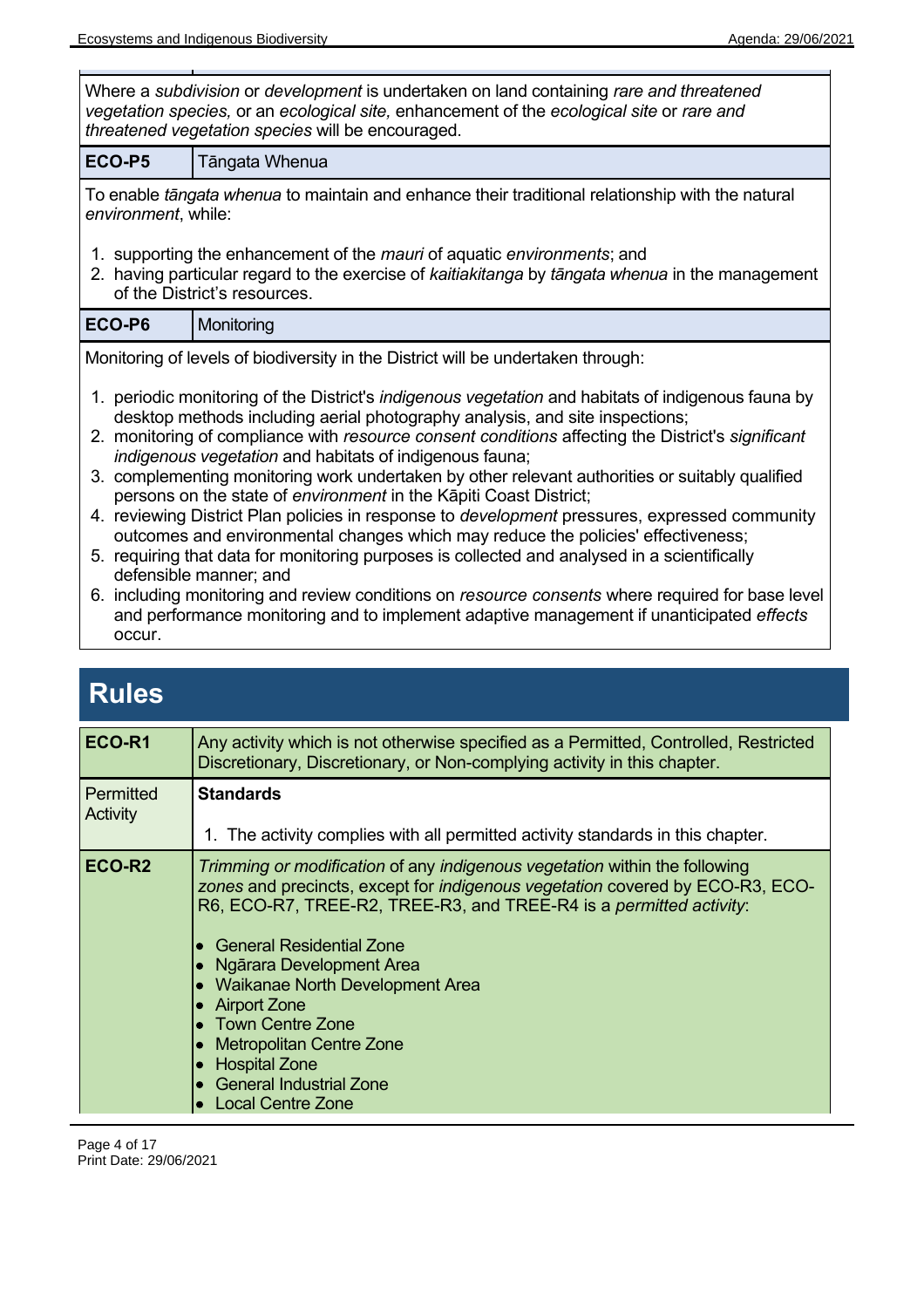|                              | • Mixed Use Zone<br>• Rural Lifestyle Zone<br>• Rural Eco-Hamlet Precinct<br>• Future Urban Zone<br>• Open Space Zone                                                                                                                                                                                                                                                                                                                                                                                                                                                                                                                                                                                                                                                                                                                                                                     |
|------------------------------|-------------------------------------------------------------------------------------------------------------------------------------------------------------------------------------------------------------------------------------------------------------------------------------------------------------------------------------------------------------------------------------------------------------------------------------------------------------------------------------------------------------------------------------------------------------------------------------------------------------------------------------------------------------------------------------------------------------------------------------------------------------------------------------------------------------------------------------------------------------------------------------------|
| Permitted<br><b>Activity</b> | Note 1: for trimming and modification of indigenous vegetation listed in Schedules<br>1, 2, 3 and 8, and ECO-Table 1 see ECO-R3, ECO-R6, ECO-R7, TREE-R2,<br>TREE-R3, and TREE-R4.                                                                                                                                                                                                                                                                                                                                                                                                                                                                                                                                                                                                                                                                                                        |
|                              | Note 2: "Indigenous vegetation" (see NESPF definition) clearance associated<br>with plantation forestry activities carried out under the NESPF is excluded from this<br>rule.                                                                                                                                                                                                                                                                                                                                                                                                                                                                                                                                                                                                                                                                                                             |
| ECO-R <sub>3</sub>           | Trimming of significant indigenous vegetation that is:<br>1. located within an ecological site listed in Schedule 1; or<br>2. a key indigenous tree listed in ECO-Table 1 and exceeds either of the<br>maximum size criteria diameter or height (excluding trees planted by humans);<br><b>or</b><br>3. a key indigenous tree listed in Schedule 2; or<br>4. is rare and threatened vegetation species listed in Schedule 3<br>is a permitted activity within the following zones and precincts:<br>• General Residential Zone<br>• Ngārara Development Area<br>• Waikanae North Development Area<br>• Airport Zone<br><b>Town Centre Zone</b><br>• Metropolitan Centre Zone<br>• Hospital Zone<br>• General Industrial Zone<br>• Local Centre Zone<br>• Mixed Use Zone<br><b>Rural Lifestyle Zone</b><br><b>Rural Eco-Hamlet Precinct</b><br><b>Future Urban Zone</b><br>Open Space Zone |
| Permitted<br><b>Activity</b> | <b>Standards</b>                                                                                                                                                                                                                                                                                                                                                                                                                                                                                                                                                                                                                                                                                                                                                                                                                                                                          |
|                              | 1. Trimming must be undertaken as specified in a) and b) below:                                                                                                                                                                                                                                                                                                                                                                                                                                                                                                                                                                                                                                                                                                                                                                                                                           |
|                              | a. Any trimming must be limited to the pruning of vegetation that:                                                                                                                                                                                                                                                                                                                                                                                                                                                                                                                                                                                                                                                                                                                                                                                                                        |
|                              | i. achieves compliance with the requirements of the Electricity (Hazards<br>from Trees) Regulations 2003; or<br>ii. is broken, deadwood or chronically diseased; or<br>iii. does not form part of the main structure (the trunk or a primary<br>structural limb) and:                                                                                                                                                                                                                                                                                                                                                                                                                                                                                                                                                                                                                     |
|                              | a. is pruned up to 3m from a window of a <i>habitable room</i> including<br>those used for hospital recovery but excluding those used for visitor                                                                                                                                                                                                                                                                                                                                                                                                                                                                                                                                                                                                                                                                                                                                         |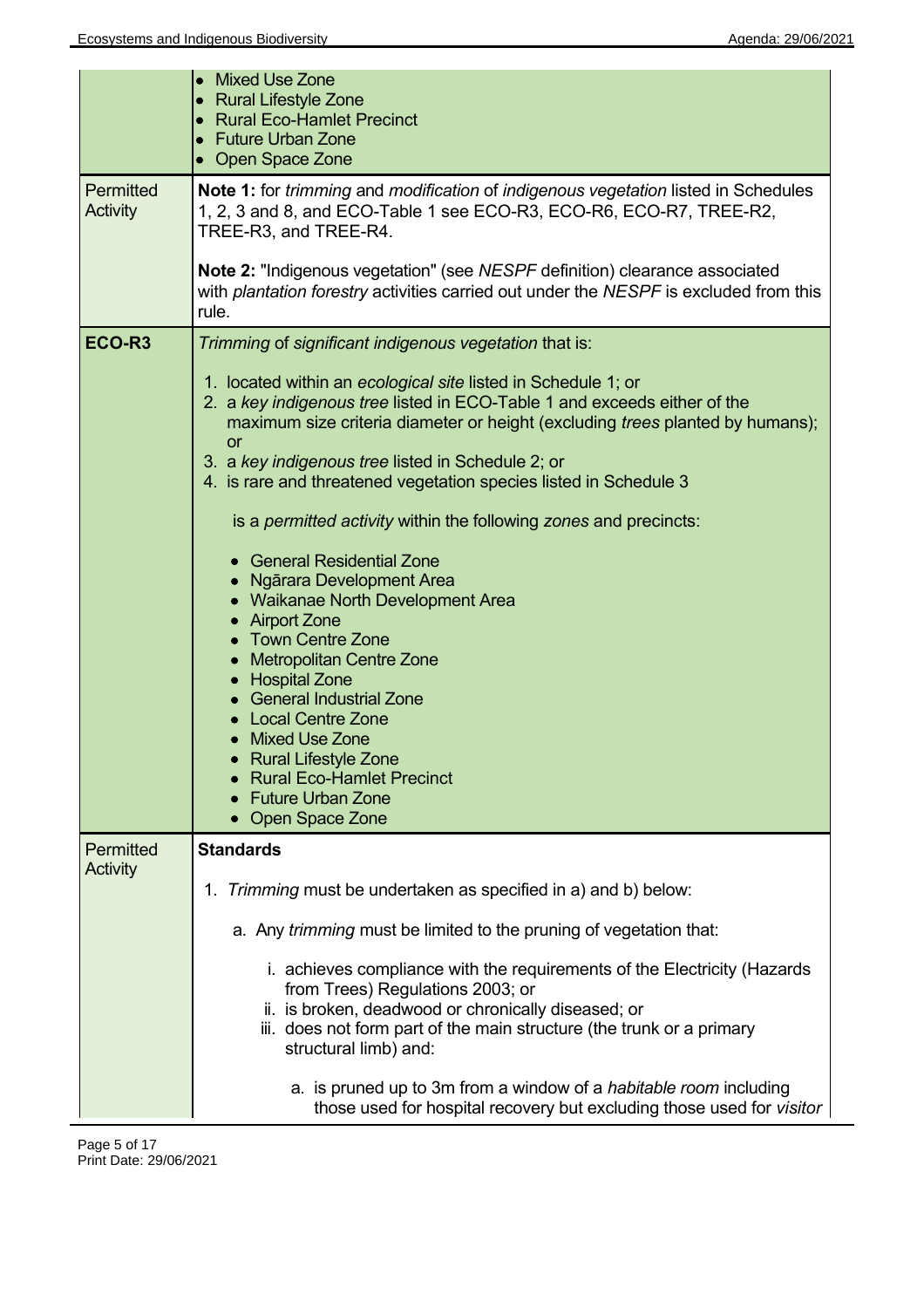|                              | accommodation which is not temporary residential rental<br>accommodation; or<br>b. is pruned up to 2m from the wall or roof of an existing permanent<br>building (excluding minor buildings); or<br>c. is restricting access along an existing access leg, right of way or<br>driveway; or<br>iv. is carried out in accordance with a registered protective covenant under                                                                                                                                                                                                                                                                                                                                                                                                                                                                                                                                                                              |
|------------------------------|---------------------------------------------------------------------------------------------------------------------------------------------------------------------------------------------------------------------------------------------------------------------------------------------------------------------------------------------------------------------------------------------------------------------------------------------------------------------------------------------------------------------------------------------------------------------------------------------------------------------------------------------------------------------------------------------------------------------------------------------------------------------------------------------------------------------------------------------------------------------------------------------------------------------------------------------------------|
|                              | the Reserves Act 1977, Conservation Act 1986 or Queen Elizabeth the<br>Second National Trust Act 1977; or Reserve Management Plan<br>approved under the Reserves Act 1977; or<br>v. is necessary to avoid an imminent threat to the safety of persons or<br>damage to lawfully established building (excluding minor buildings) and<br>vi. is necessary to provide for the ongoing safe and efficient operation and<br>maintenance of telecommunications, radio communication and other<br>network utility; and                                                                                                                                                                                                                                                                                                                                                                                                                                         |
|                              | b. All <i>trimming</i> must be undertaken to a growth point or branch union and in<br>accordance with the New Zealand Arboricultural Association Incorporated<br>Best Practice Guideline 'Amenity Tree Pruning' Version 3 dated April 2011<br>to avoid irreversible damage to the health of the tree.                                                                                                                                                                                                                                                                                                                                                                                                                                                                                                                                                                                                                                                   |
|                              | Note 1: The Council recommends that <i>trimming</i> is carried out by an arborist who<br>has attained the New Zealand Qualifications Authority National Certificate in<br>Arboriculture Level 4 or equivalent qualification.                                                                                                                                                                                                                                                                                                                                                                                                                                                                                                                                                                                                                                                                                                                            |
|                              | Note 2: for <i>trimming</i> of <i>indigenous vegetation</i> listed as a <i>notable tree</i> in Schedule 8<br>see the Notable Trees chapter.                                                                                                                                                                                                                                                                                                                                                                                                                                                                                                                                                                                                                                                                                                                                                                                                             |
| ECO-R4                       | Trimming or modification of indigenous vegetation that is within the the Rural<br>Production Zone, Rural Dunes Precinct, Natural Open Space Zone or a River<br>Corridor.                                                                                                                                                                                                                                                                                                                                                                                                                                                                                                                                                                                                                                                                                                                                                                                |
| Permitted<br><b>Activity</b> | <b>Standards</b>                                                                                                                                                                                                                                                                                                                                                                                                                                                                                                                                                                                                                                                                                                                                                                                                                                                                                                                                        |
|                              | 1. Trimming or modification of indigenous vegetation must not be carried out on<br>any indigenous vegetation that:                                                                                                                                                                                                                                                                                                                                                                                                                                                                                                                                                                                                                                                                                                                                                                                                                                      |
|                              | a. is within an ecological site (Schedule 1);<br>b. is a rare and threatened vegetation species (Schedule 3);<br>c. is listed in the schedule of key indigenous tree species (ECO-Table 1) and<br>exceeds either of the maximum size criteria (diameter or height) (excluding<br>planted vegetation) except that ECO-Table 1 shall not apply to <i>indigenous</i><br>vegetation in the Rural Hills Precinct; or<br>d. forms a contiguous areas of more than 100m <sup>2</sup> (excluding planted<br>vegetation); except that this contiguous area provision of more than 100m <sup>2</sup><br>of indigenous vegetation shall not apply within the Rural Hills Precinct; or<br>e. is within 20 metres of a waterbody (including within the waterbody itself) or<br>the coastal marine area excluding planted vegetation) except where<br>required to restore or maintain river crossing structures or culverts to a<br>maximum track width of 10 metres. |
|                              | 2. Except that Standard 1 of this rule does not apply where trimming or                                                                                                                                                                                                                                                                                                                                                                                                                                                                                                                                                                                                                                                                                                                                                                                                                                                                                 |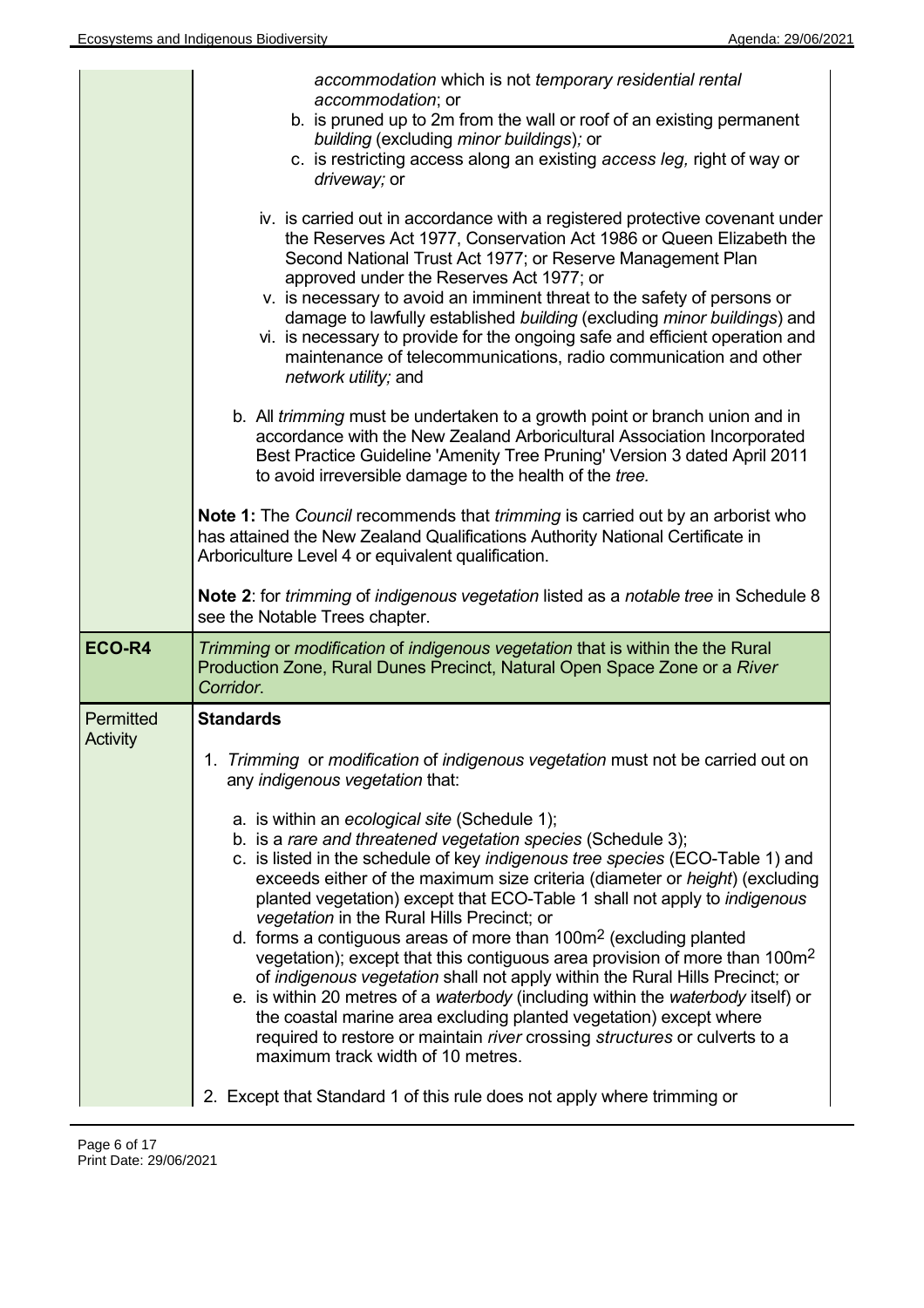| modification is:                                                                                                                                                                                                                                                                                                                                                                                                                                                                                            |
|-------------------------------------------------------------------------------------------------------------------------------------------------------------------------------------------------------------------------------------------------------------------------------------------------------------------------------------------------------------------------------------------------------------------------------------------------------------------------------------------------------------|
| a. necessary to enable weed management and pest control within the area of<br>significant indigenous vegetation.<br>For the purposes of this rule trimming and modification is limited to that<br>necessary for:                                                                                                                                                                                                                                                                                            |
| i. the placement of traps and bait stations and to enable foot access to<br>and between traps and bait stations;<br>ii. to enable foot access for the removal or spraying / poisoning of plant<br>pests;<br>iii. for weed clearance within rivers where authorised by Greater<br><b>Wellington Regional Council;</b><br>iv. the maintenance of existing formed tracks used for pest and weed<br>management purposes where trimming and modification may not<br>extend beyond the formed width of the track; |
| v. within K017 only, the formation and maintenance of tracks no wider<br>than 1.5m to provide access to traps and bait stations (for the<br>avoidance of doubt such tracks may only be formed and maintained<br>where servicing active pest management programmes);                                                                                                                                                                                                                                         |
| b. within the Rural Hills Precinct and necessary to enable fire control (provided<br>that for fire control, <i>trimming</i> or <i>modification</i> does not extend by more than 2<br>meters in width from the edge of an existing fire break not exceeding 30m in<br>width);                                                                                                                                                                                                                                |
| c. necessary for the safe and efficient operation of any formed public road,<br>private access leg or driveway, right of way, walkway or to maintain<br>existing farm tracks;                                                                                                                                                                                                                                                                                                                               |
| d. trimming for the ongoing safe and efficient operation and maintenance of<br>telecommunication, radio communication and other network utility<br>structures, provided that all trimming must be undertaken to a growth point<br>or branch union and in accordance with the New Zealand Arboricultural<br>Association Incorporate Best Practice Guideline 'Amenity Tree Pruning'<br>Version 3 dated 2011 to avoid irreversible damage to the health of the tree;                                           |
| e. necessary to enable to the maintenance of buildings (excluding minor<br>buildings) where the <i>trimming</i> or <i>modification</i> of vegetation is limited to<br>within 3m from a window of a <i>habitable room</i> (including those used for<br>hospital recovery but excluding those used for visitor<br>accommodation which is not temporary residential rental accommodation)                                                                                                                      |
| or 2m from a wall or roof of a building (excluding minor buildings);<br>f. trimming or modification to achieve compliance with the requirements of the<br>Electricity (Hazards from Trees) Regulations 2003;                                                                                                                                                                                                                                                                                                |
| g. for a new fence (including post holes), where the purpose of the fence is to<br>exclude stock and/or pests from the areas referred to in Standard 1 or<br>contain stock in, or exclude pests from, areas not referred to in Standard<br>1, and for the maintenance of existing fences provided that<br>the <i>trimming</i> or <i>modification</i> does not exceed 2 metres in width either side<br>of the fenceline;                                                                                     |
| h. involves only <i>indigenous vegetation</i> specifically planted as amenity planting<br>within K017;                                                                                                                                                                                                                                                                                                                                                                                                      |
| i. of dead, diseased or dying vegetation and vegetation modification; where<br>imminent danger exists to life or property;<br>j. by tāngata whenua for traditional cultural practices that do not result in the                                                                                                                                                                                                                                                                                             |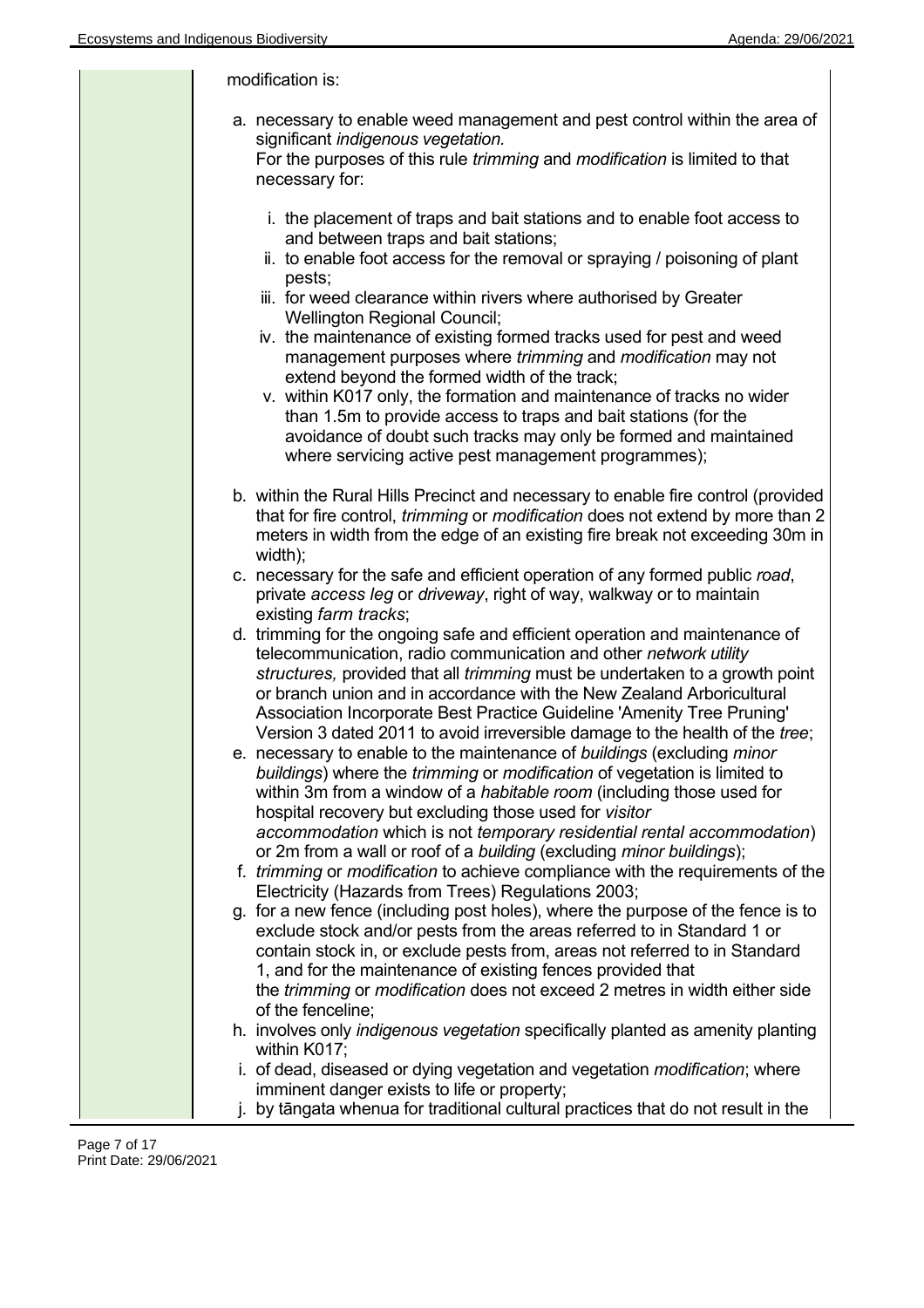| removal, or death of any indigenous tree; or<br>k. for flood protection, erosion control and natural hazard mitigation authorised<br>as a permitted activity under NH-FLOOD-R6.<br>I. maintenance of exisitng water pipes provided that the<br>trimming or modification does not exceed 1.0 metre in width either side of<br>the water pipe.<br><b>Note 1:</b> for <i>trimming</i> and <i>modification</i> of <i>indigenous vegetation</i> listed in Schedules<br>1, 2, 3, and 8 and ECO-Table 1 see ECO-R3, ECO-R6, ECO-R7, TREE-R2,<br>TREE-R3, and TREE-R4.<br><b>Note 2: "Indigenous vegetation" (see NESPF definition) clearance associated</b><br>with plantation forestry activities carried out under the NESPF is excluded from this<br>rule. |
|--------------------------------------------------------------------------------------------------------------------------------------------------------------------------------------------------------------------------------------------------------------------------------------------------------------------------------------------------------------------------------------------------------------------------------------------------------------------------------------------------------------------------------------------------------------------------------------------------------------------------------------------------------------------------------------------------------------------------------------------------------|
| Installation, maintenance and upgrading of underground network utilities within the<br>drip line of significant indigenous vegetation in Schedules 1, 2 and 3 and ECO-<br>Table 1.                                                                                                                                                                                                                                                                                                                                                                                                                                                                                                                                                                     |
| <b>Standards</b>                                                                                                                                                                                                                                                                                                                                                                                                                                                                                                                                                                                                                                                                                                                                       |
| 1. Drilling must be a minimum of 1m below the root zone; or<br>2. Hand dug trenches undertaken under the supervision of or by an arborist who<br>has attained the New Zealand Qualifications Authority National Certificate in<br>Arboriculture Level 4 or equivalent arboricultural qualification.                                                                                                                                                                                                                                                                                                                                                                                                                                                    |
| The <i>modification</i> of any <i>indigenous vegetation</i> , that is:                                                                                                                                                                                                                                                                                                                                                                                                                                                                                                                                                                                                                                                                                 |
| a. located within an ecological site listed in Schedule 1; or<br>b. a key indigenous tree listed in ECO-Table 1 and exceeds either of the<br>maximum size criteria diameter or <i>height</i> (excluding <i>trees</i> planted by humans);<br><b>or</b><br>c. a key indigenous tree listed in Schedule 2; or<br>d. a rare and threatened vegetation species listed in Schedule 3; or<br>e. in or within 20 metres of a waterbody or the coastal marine area where it not<br>within the <i>urban environment</i> , (excluding planted vegetation);<br>is a controlled activity within the following zones and precincts:<br><b>General Residential Zone</b><br>Ngārara Development Area                                                                   |
|                                                                                                                                                                                                                                                                                                                                                                                                                                                                                                                                                                                                                                                                                                                                                        |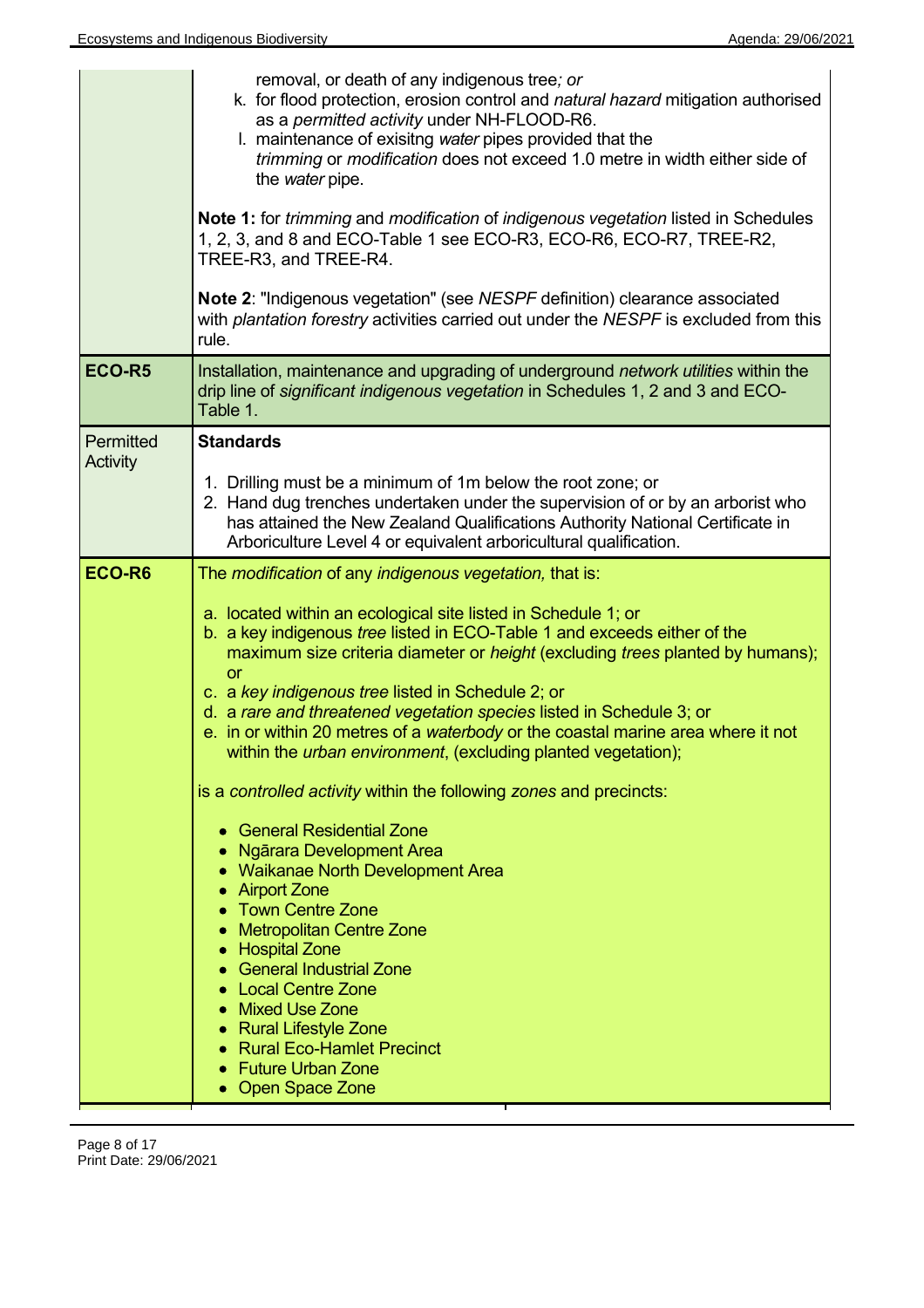| <b>Controlled</b><br><b>Activity</b> | <b>Standards</b>                                                                                                                                                                                                                                                                                                                                                                                                                                                                                                                                                                                                                                                                                                                                                                                                                                                                                                                                                                                                                                                                                                                                                                      | <b>Matters of Control</b>                                                                                                                                                                                                                                                                                                                                                           |
|--------------------------------------|---------------------------------------------------------------------------------------------------------------------------------------------------------------------------------------------------------------------------------------------------------------------------------------------------------------------------------------------------------------------------------------------------------------------------------------------------------------------------------------------------------------------------------------------------------------------------------------------------------------------------------------------------------------------------------------------------------------------------------------------------------------------------------------------------------------------------------------------------------------------------------------------------------------------------------------------------------------------------------------------------------------------------------------------------------------------------------------------------------------------------------------------------------------------------------------|-------------------------------------------------------------------------------------------------------------------------------------------------------------------------------------------------------------------------------------------------------------------------------------------------------------------------------------------------------------------------------------|
|                                      | 1. The modification of indigenous<br>vegetation must be limited to:<br>a. <i>modification</i> of vegetation that is<br>damaged, dead or dying; or has<br>sustained storm damage; or is<br>fatally diseased such that:<br>i. the <i>indigenous vegetation</i> is no<br>longer independently viable or<br>presents a risk of serious harm<br>to people or property or risks<br>damaging surrounding protected<br>vegetation; and<br>ii. an arborist who has attained the<br><b>New Zealand Qualifications</b><br>Authority National Certificate in<br>Arboriculture Level 4 or<br>equivalent qualification has<br>certified in writing that Condition<br>(i) above is met; or<br>b. Modification of planted indigenous<br>vegetation where the applicant can<br>demonstrate that it was not planted<br>for ecological restoration or<br>enhancement purposes or as a<br>biodiversity offset.<br><b>Note:</b> For <i>notable trees</i> listed in<br>Schedule 8 see TREE-R2, TREE-R3,<br>and TREE-R4.<br><b>Criteria for notification</b><br>The written approval of persons will not<br>be required and applications under this<br>rule will not be served on any person or<br>notified. | 1. The extent and method of vegetation<br>removal.<br>2. The location and timing of planting of<br>any plant species to compensate for<br>the loss of vegetation.<br>3. Any remedial work necessary to<br>restore the site after the modification<br>activity is complete.<br>4. Public safety.<br>5. Measures to avoid, remedy or<br>mitigate effects on tāngata whenua<br>values. |
| <b>ECO-R7</b>                        | Trimming or modification of any indigenous vegetation that:                                                                                                                                                                                                                                                                                                                                                                                                                                                                                                                                                                                                                                                                                                                                                                                                                                                                                                                                                                                                                                                                                                                           |                                                                                                                                                                                                                                                                                                                                                                                     |
|                                      | a. is within an ecological site (Schedule 1);<br>b. a key indigenous tree (ECO-Table 1) (excluding trees planted by humans);<br>c. is a key indigenous tree (Schedule 2);<br>d. is a rare and threatened vegetation species (Schedule 3);<br>not within an <i>urban environment</i> (excluding planted vegetation);<br>and does not meet the <i>permitted activity</i> standards in ECO-R3, and is not a<br>controlled activity under ECO-R6, is a restricted discretionary activity within the<br>following zones and precincts:                                                                                                                                                                                                                                                                                                                                                                                                                                                                                                                                                                                                                                                     | e. is in or within 20 metres of a waterbody or the coastal marine area where is it                                                                                                                                                                                                                                                                                                  |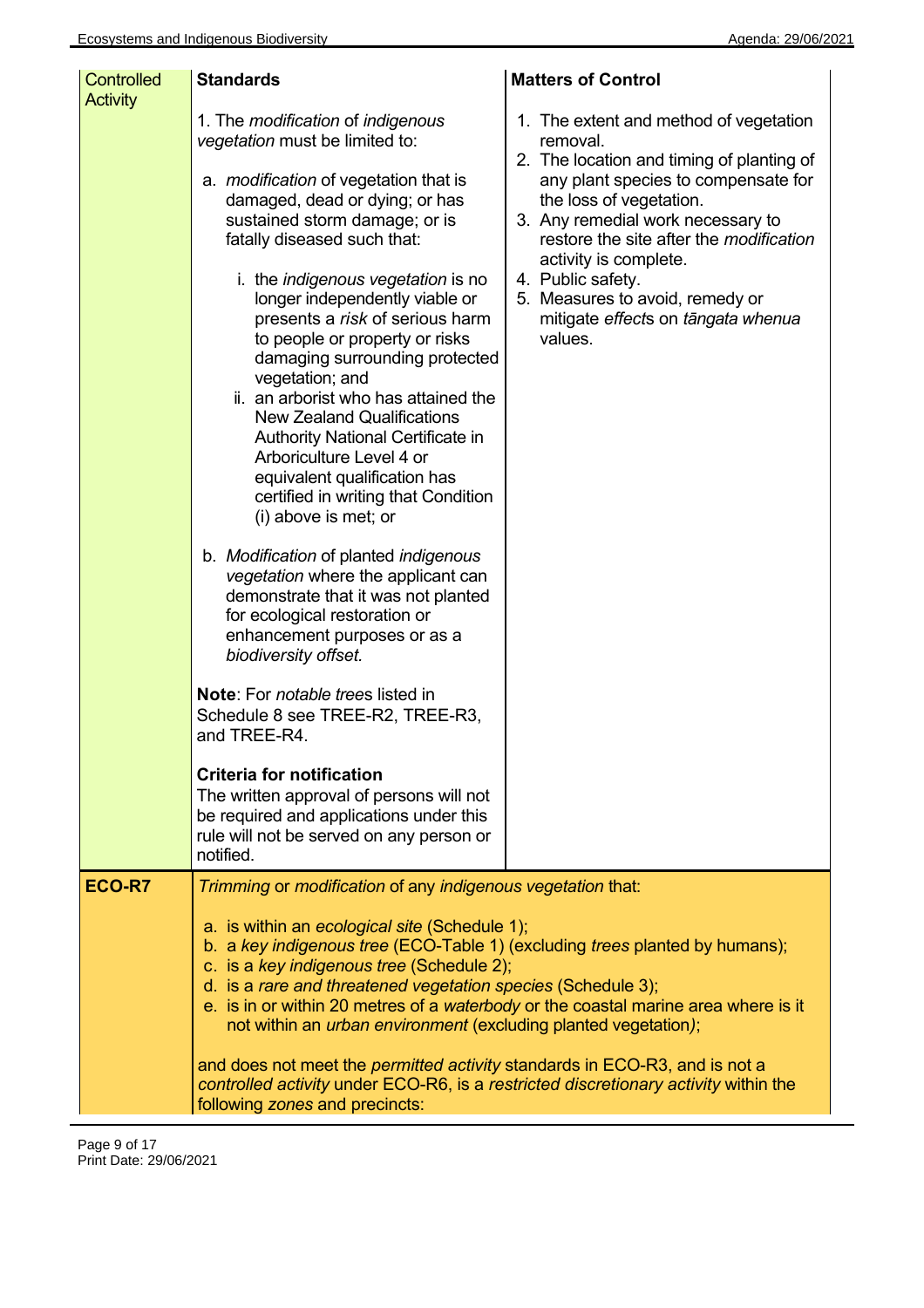|                                                              | <b>General Residential Zone</b><br><b>Ngārara Development Area</b><br><b>Waikanae North Development Area</b><br><b>Airport Zone</b><br><b>Town Centre Zone</b><br><b>Metropolitan Centre Zone</b><br><b>Hospital Zone</b><br><b>General Industrial Zone</b><br><b>Local Centre Zone</b><br><b>Mixed Use Zone</b><br><b>Rural Lifestyle Zone</b><br><b>Rural Eco-Hamlet Precinct</b><br><b>Future Urban Zone</b><br><b>Open Space Zone</b>                                 |                                                                                                                                                                                                                                                                                                                                                                                                                                                                                                                                                                                                                     |
|--------------------------------------------------------------|---------------------------------------------------------------------------------------------------------------------------------------------------------------------------------------------------------------------------------------------------------------------------------------------------------------------------------------------------------------------------------------------------------------------------------------------------------------------------|---------------------------------------------------------------------------------------------------------------------------------------------------------------------------------------------------------------------------------------------------------------------------------------------------------------------------------------------------------------------------------------------------------------------------------------------------------------------------------------------------------------------------------------------------------------------------------------------------------------------|
| <b>Restricted</b><br><b>Discretionary</b><br><b>Activity</b> | <b>Standards</b><br><b>Note:</b> For <i>trees</i> listed as a <i>notable tree</i><br>in Schedule 8 see TREE-R2, TREE-R3,<br>and TREE-R4.                                                                                                                                                                                                                                                                                                                                  | <b>Matters of Discretion</b><br>1. <i>Effects</i> on:<br>a. biodiversity values;<br>b. visual, urban character and<br>amenity values;<br>c. the natural character of the<br>coastal environment;<br>d. public safety;<br>e. any vegetation loss.<br>f. Tāngata whenua values.                                                                                                                                                                                                                                                                                                                                       |
| ECO-R8                                                       | Modification of any significant indigenous vegetation to provide for a residential<br>within a single building platform (one building platform per allotment).                                                                                                                                                                                                                                                                                                            | building, minor residential unit and associated accessory buildings (excluding minor<br>buildings) on a site where K017 covers more than 90% of the total area of that site,                                                                                                                                                                                                                                                                                                                                                                                                                                        |
| <b>Restricted</b><br><b>Discretionary</b><br><b>Activity</b> | <b>Standards</b><br>1. This rule shall only be applicable to<br>the following properties:<br>• LOT 1 DP 79075<br>• PT SEC 4 BLK III KAITAWA SD<br>• PT SEC 15 BLK I AKATARAWA<br><b>SD</b><br>• NGARARA WEST C 18 SEC 2<br><b>BLKS II III AKATARAWA</b><br>• LOT 2 DP 79075<br>• PT LOT 1 DP 58689<br>• LOT 4 DP 419643<br>• SEC 6 DP 500 BLK VII KAITAWA<br><b>SD</b><br>• LOT 2 DP 91308 BLK I<br><b>TAUNGATA SD</b><br>• NGARARA WEST C4 BLK XIII<br><b>KAITAWA SD</b> | <b>Matters of Discretion</b><br>1. Effects biodiversity values;<br>2. Effects on Tāngata whenua values;<br>3. Effects on indigenous vegetation and<br>habitat loss, with regard given to:<br>a. locating the building platform and<br>aligning the access track so that<br>the comparatively most significant<br>(in the context of the site)<br>vegetation and habitats are<br>avoided;<br>b. minimising the width of the<br>access track and associated<br>indigenous vegetation<br><i>modification</i> to the extent<br>necessary to provide safe<br>vehicular access between the<br>road and building platform. |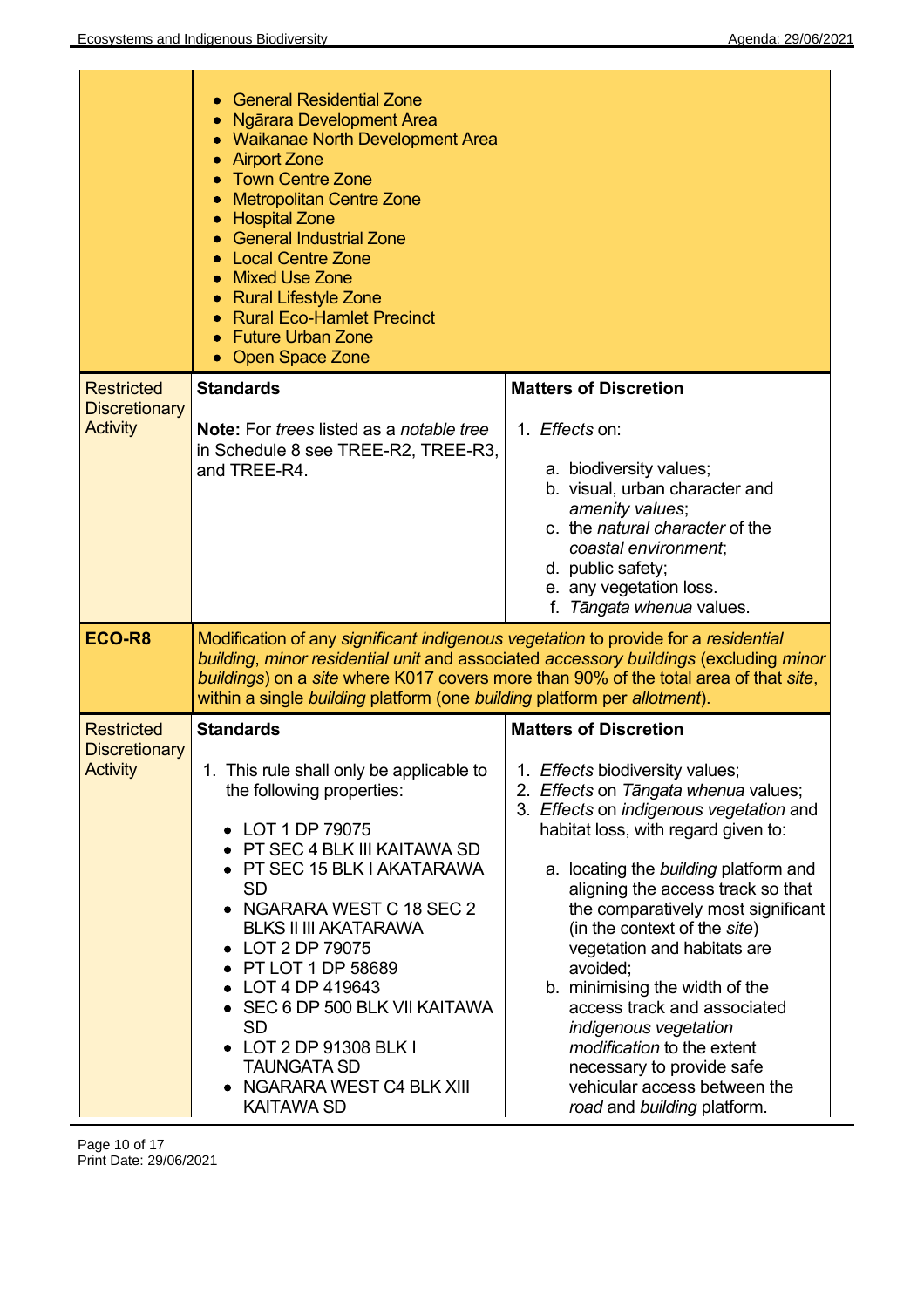|                                         | $\bullet$ PT SECS 14 & 15 BLK IV<br>KAITAWA SD LOT 1 DP 84368<br>NGARARA WEST C 20 BLK II<br><b>AKATARAWA SD</b><br>SUBDIVISION B PT SECS 41<br>NGARARA WEST C BLOCK LOT<br>1 DP 3433<br>• LOT 2 DP 3433<br>• SECTIONS 9 10 BLK VII<br><b>KAITAWA SD</b><br>SEC 7 DP 500 BLK VII KAITAWA<br><b>SD</b><br>PT SEC 7 BLK VIII KAITAWA SD<br>• SEC 59 BLK X KAITAWA SD<br>• SEC 13 BLK I AKATARAWA SD<br>• LOT 2 DP 54995; and<br>• LOT1 DP 80188<br>2. The building platform created must<br>involve no more than 500m <sup>2</sup> of<br>indigenous vegetation modification.<br>3. Unless access is provided by an<br>existing access track, the building<br>platform must be located within<br>500m of the formed vehicle access<br>or right of way to the site. | 4. Ecological values, with regard to<br>minimising the extent of earthworks<br>required to form the building platform<br>and access track.                                                                                                                                                                                                           |
|-----------------------------------------|-----------------------------------------------------------------------------------------------------------------------------------------------------------------------------------------------------------------------------------------------------------------------------------------------------------------------------------------------------------------------------------------------------------------------------------------------------------------------------------------------------------------------------------------------------------------------------------------------------------------------------------------------------------------------------------------------------------------------------------------------------------------|------------------------------------------------------------------------------------------------------------------------------------------------------------------------------------------------------------------------------------------------------------------------------------------------------------------------------------------------------|
| ECO-R9                                  | Plantation forestry harvesting-on land within ecological sites.                                                                                                                                                                                                                                                                                                                                                                                                                                                                                                                                                                                                                                                                                                 |                                                                                                                                                                                                                                                                                                                                                      |
|                                         | <b>Standards</b>                                                                                                                                                                                                                                                                                                                                                                                                                                                                                                                                                                                                                                                                                                                                                | <b>Matters of Discretion</b>                                                                                                                                                                                                                                                                                                                         |
| <b>Discretionary</b><br><b>Activity</b> | 1. No more than 10ha of any<br>contiguous area used for plantation<br>forestry shall be harvested in any<br>one calendar year.<br>2. No harvesting of plantation forestry<br>shall be undertaken within 20<br>metres of any river whose bed has<br>an average width of 3 metres or<br>more where the river flows through<br>or adjoins the forestry plantation.<br>3. Each site containing a plantation                                                                                                                                                                                                                                                                                                                                                         | 1. The degree of compliance with the<br>Kapiti Coast District Council<br><b>Subdivision and Development</b><br>Principles and Requirements 2012.<br>2. Effects on historic heritage and<br>landscape values.<br>3. Ecological effects.<br>4. Visual and amenity effects.<br>5. Traffic and transportation effects.<br>6. Noise and nuisance effects. |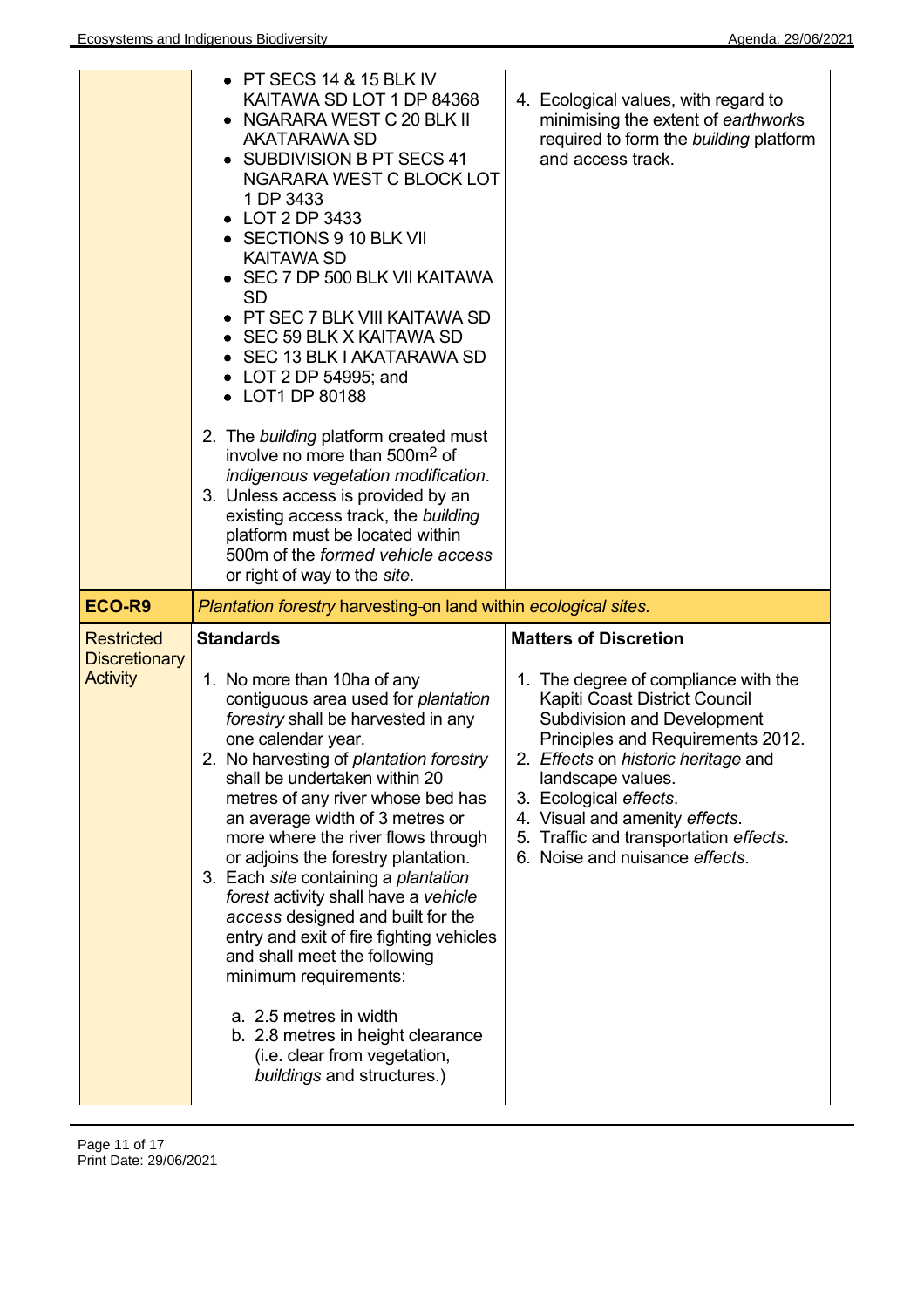|                                                              | 4. A fire plan shall be completed for all<br>forestry blocks prior to harvesting by<br>the forest owner or harvesting<br>company and certified by the<br>Council's Rural Fire Officer prior to<br>commencing any plantation forest<br>harvesting.<br>Note: Council will accept, as<br>compliance with this standard, activities<br>which are demonstrated to be<br>consistent with the New Zealand<br><b>Environmental Code of Practice for</b><br><b>Plantation Forestry.</b> |                                                                                                                                                                                                                                                                                                             |
|--------------------------------------------------------------|--------------------------------------------------------------------------------------------------------------------------------------------------------------------------------------------------------------------------------------------------------------------------------------------------------------------------------------------------------------------------------------------------------------------------------------------------------------------------------|-------------------------------------------------------------------------------------------------------------------------------------------------------------------------------------------------------------------------------------------------------------------------------------------------------------|
| <b>ECO-R10</b>                                               | Trimming or modification of indigenous vegetation that is within the Rural<br>Production Zone, Rural Dunes Precinct, Natural Open Space Zone or a River<br>in ECO-R4.                                                                                                                                                                                                                                                                                                          | Corridor that does not comply with one or more of the permitted activity standards                                                                                                                                                                                                                          |
| <b>Restricted</b><br><b>Discretionary</b>                    | <b>Standards</b>                                                                                                                                                                                                                                                                                                                                                                                                                                                               | <b>Matters of Discretion</b>                                                                                                                                                                                                                                                                                |
| <b>Activity</b>                                              |                                                                                                                                                                                                                                                                                                                                                                                                                                                                                | 1. Consideration of the effects of the<br>standard not met.<br>2. Effects on the indigenous vegetation<br>and/or habitats of indigenous fauna<br>including:<br>a. habitat loss;<br>b. biodiversity values;<br>c. visual and amenity values;<br>3. Measures to avoid, remedy or<br>mitigate adverse effects. |
| <b>ECO-R11</b>                                               | Installation, maintenance and upgrading of underground network utilities within the<br>drip line of <i>indigenous vegetation</i> in Schedules 1, 2, 3 or ECO-Table 1 that does not<br>comply with one or more of the <i>permitted activity</i> standards in ECO-R5.                                                                                                                                                                                                            |                                                                                                                                                                                                                                                                                                             |
| <b>Restricted</b><br><b>Discretionary</b><br><b>Activity</b> | <b>Standards</b>                                                                                                                                                                                                                                                                                                                                                                                                                                                               | <b>Matters of Discretion</b><br>1. Consideration of the effects of the<br>standard not met.<br>2. Effects on the indigenous vegetation<br>or habitats of indigenous fauna.<br>3. Measures to avoid, remedy or<br>mitigate adverse effects.                                                                  |
| <b>ECO-R12</b>                                               | comply with one or more of the relevant standards.                                                                                                                                                                                                                                                                                                                                                                                                                             | Any activity which is identified as a restricted discretionary activity which does not                                                                                                                                                                                                                      |
| <b>Discretionary</b><br><b>Activity</b>                      | Note: This Rule does not apply to earthworks associated with activities permitted<br>under {Link, 10658, NH-FLOOD-R4, NH-FLOOD-R6 and NH-FLOOD-R7.                                                                                                                                                                                                                                                                                                                             |                                                                                                                                                                                                                                                                                                             |
| <b>ECO-R13</b>                                               | Buildings (excluding minor buildings) in and within 5 metres of an ecological site                                                                                                                                                                                                                                                                                                                                                                                             |                                                                                                                                                                                                                                                                                                             |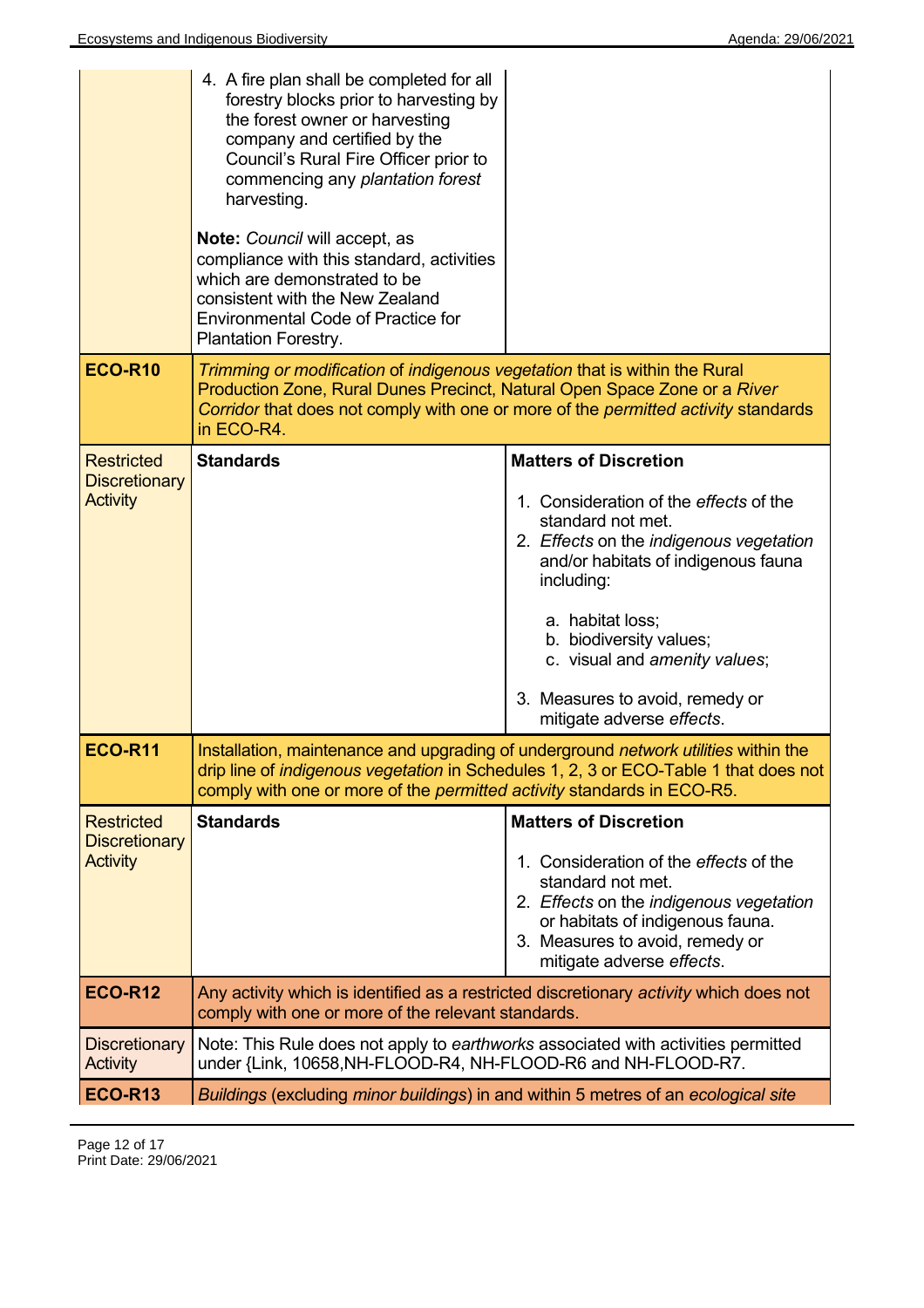|                                         | which are not a restricted discretionary activity under ECO-R8.                                                                                                                                                                     |
|-----------------------------------------|-------------------------------------------------------------------------------------------------------------------------------------------------------------------------------------------------------------------------------------|
| <b>Discretionary</b><br><b>Activity</b> |                                                                                                                                                                                                                                     |
| <b>ECO-R14</b>                          | Planting of shelter belts within ecological sites, or geological feature.                                                                                                                                                           |
| <b>Discretionary</b><br><b>Activity</b> |                                                                                                                                                                                                                                     |
| ECO-R15                                 | Planting of <i>plantation forestry</i> within <i>ecological sites</i> except replanting within 2<br>calendar years from completing harvesting of a plantation forest existing at the time<br>of notification of this District Plan. |
| <b>Discretionary</b><br><b>Activity</b> |                                                                                                                                                                                                                                     |

**See also** - EW-R8 for earthworks within an ecological site.

| <b>ECO-Table</b><br>$1 - Key$                                 |                    | <b>Species</b>                  | <b>Māori Name</b> | <b>Dimensions That</b><br><b>Relate to Rules</b> |                         |
|---------------------------------------------------------------|--------------------|---------------------------------|-------------------|--------------------------------------------------|-------------------------|
| Indigenous<br><b>Tree</b><br><b>Species by</b><br><b>Size</b> | <b>Common Name</b> |                                 |                   | <b>Diameter</b><br>(circumference<br>in cm)      | Height<br>(m)           |
|                                                               | <b>Black maire</b> | <b>Nestegis</b><br>cunninghamii | Maire rau nui     | 15.0(47)                                         | 4                       |
|                                                               | <b>Black pine</b>  | Prumnopitys<br>taxifolia        | Mataī             | 15.0(47)                                         | $\overline{4}$          |
|                                                               | <b>Broadleaf</b>   | Griselinia lucida               | Puka              | 15.0(47)                                         | 4                       |
|                                                               | Brown pine         | Prumnopitys<br>ferruginea       | Miro              | 15.0(47)                                         | 4                       |
|                                                               | Cabbage Tree       | Cordyline australis             | Tī kōuka          | 30.0(95)                                         | 4                       |
|                                                               | <b>Cork Tree</b>   | Entelea<br>arborescens          | Whau              | 15.0(47)                                         | $\overline{4}$          |
|                                                               | Hīnau              | Elaeocarpus<br>dentatus         | Hīnau             | 15.0(47)                                         | $\overline{\mathbf{4}}$ |
|                                                               | Kaikōmako          | Pennantia<br>corymbosa          | Kaikōmako         | 15.0(47)                                         | 3                       |
|                                                               | Kāmahi             | Weinmannia<br>racemosa          | Kāmahi            | 15.0(47)                                         | 4                       |
|                                                               | Kohekohe           | Dysoxylum<br>spectabile         | Kohekohe          | 15.0(47)                                         | 4                       |
|                                                               | Kōwhai             | Sophora<br>microphylla          | Kōwhai            | 30.0(95)                                         | $\overline{4}$          |
|                                                               | Lacebark           | Hoheria sextylosa               |                   | 15.0(47)                                         | 4                       |
|                                                               | Large leaved milk  | Steblus banksii                 | Turepo            | 15.0(47)                                         | $\overline{4}$          |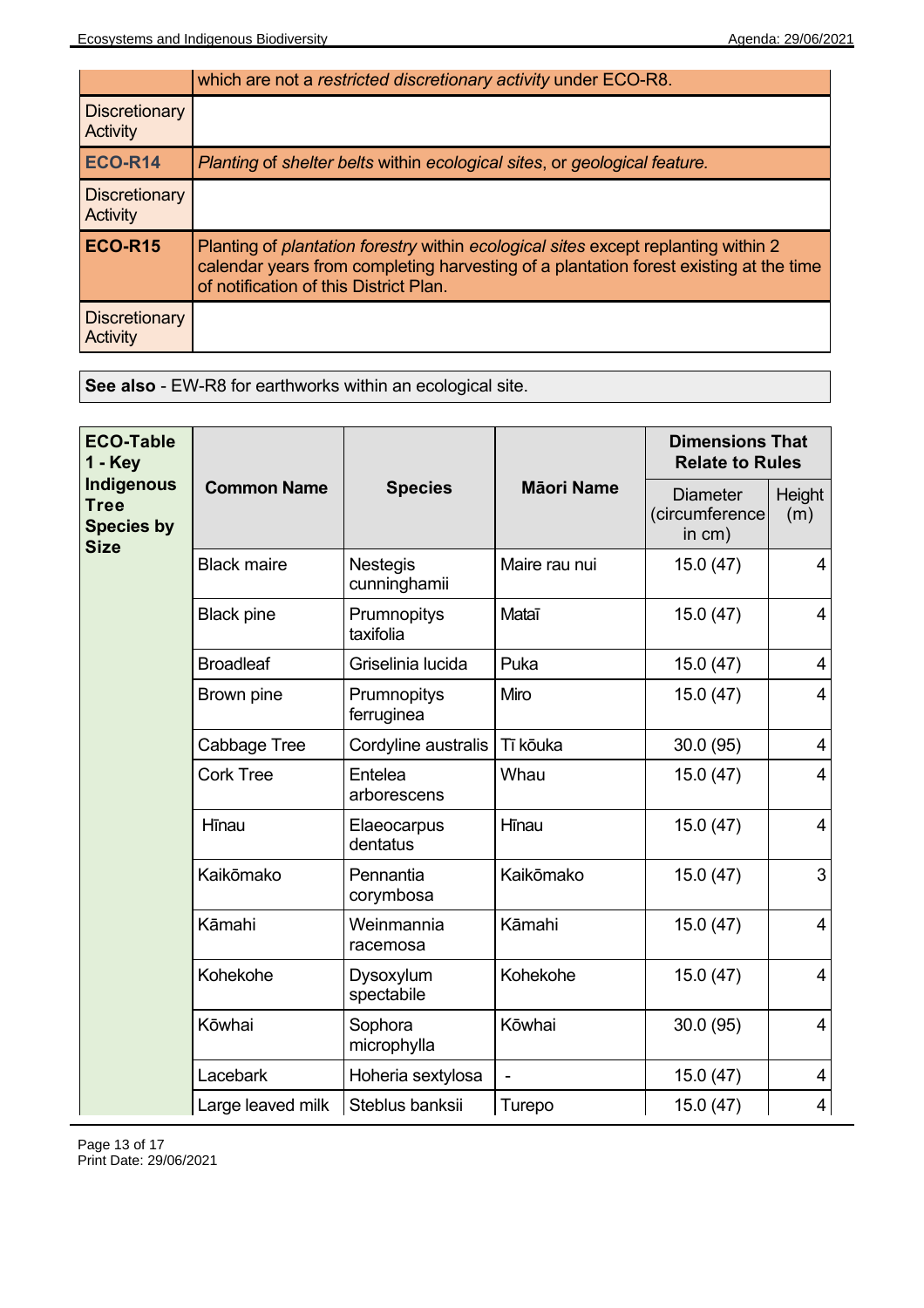| tree                              |                                  |                          |          |  |
|-----------------------------------|----------------------------------|--------------------------|----------|--|
| Marbleleaf                        | Carpodetus<br>serratus           | Putaputaweta             | 15.0(47) |  |
| Narrow leaved<br>lacebark         | Hoheria<br>angustifolia          |                          | 15.0(47) |  |
| Narrow-leaved<br>maire            | Nestegis montana                 | Maire kōtae or<br>rōroro | 15.0(47) |  |
| <b>New Zealand</b><br>honeysuckle | Knightia excelsa                 | Rewarewa                 | 15.0(47) |  |
| <b>New Zealand</b><br>myrtle      | Lophomyrtus<br>bullata           | Ramarama                 | 15.0(47) |  |
| New Zealand<br>myrtle             | Lophomyrtus<br>obcordata         | Rōhutu                   | 15.0(47) |  |
| <b>Nīkau</b>                      | Rhopalostylis<br>sapida          | Nīkau                    | 15.0(47) |  |
| Northern Rātā                     | <b>Metrosiderous</b><br>robusta  | Rātā                     | 15.0(47) |  |
| Pigeonwood                        | Hedycarya<br>arborea             | Porokaiwhiri             | 15.0(47) |  |
| Poataniwha                        | Melicope simplex                 | Poataniwha               | 15.0(47) |  |
| Pōkākā                            | Elaeocarpus<br>hookerianus       | Pōkākā                   | 15.0(47) |  |
| Pukatea                           | Laurelia<br>novaezealandiae      | Pukatea                  | 15.0(47) |  |
| Red mapou                         | Myrsine australis                | Matipo                   | 15.0(47) |  |
| <b>Red Pine</b>                   | Dacrydium<br>cupressinum         | Rimu                     | 15.0(47) |  |
| Ribbonwood                        | Plagianthus regius               | Mānatu                   | 15.0(47) |  |
| Small leaved milk<br>tree         | <b>Streblus</b><br>heterophyllus | Turepo                   | 15.0(47) |  |
| Swamp maire                       | Syzygium maire                   | Maire tawake             | 15.0(47) |  |
| Tawa                              | Beilschmiedia<br>tawa            | Tawa                     | 15.0(47) |  |
| Tea tree                          | Leptospermum<br>scoparium        | Mānuka                   | 15.0(47) |  |
| Thin-leaved<br>coprosma           | Coprosma<br>areolata             |                          | 15.0(47) |  |
| <b>Tītoki</b>                     | Alectryon<br>excelsus            | Tītoki                   | 15.0(47) |  |
| Toro                              | Myrsine salicina                 | Toro                     | 15.0(47) |  |
| Tōtara                            | Podocarpus tōtara                | Tōtara                   | 30.0(47) |  |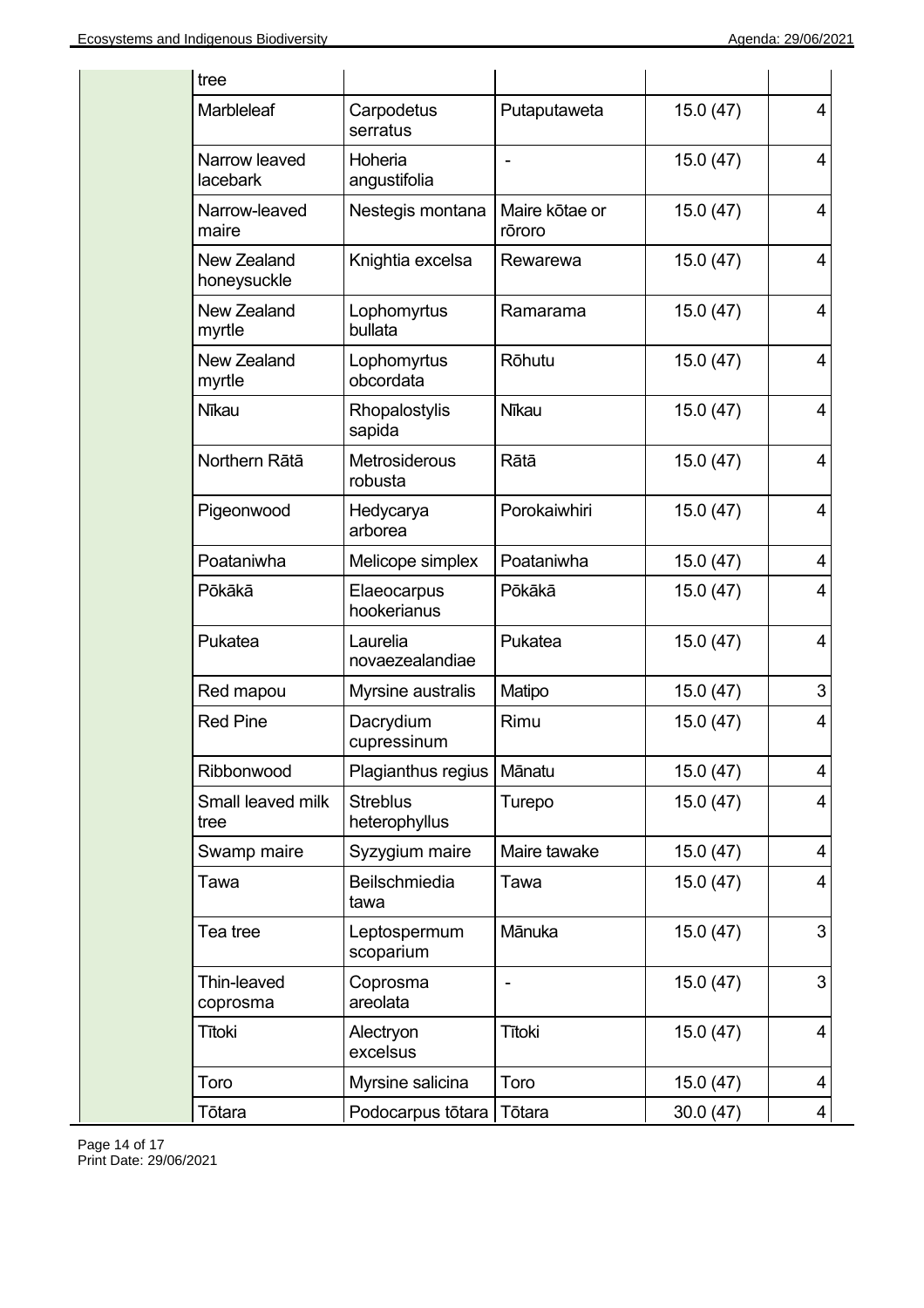|  | Tree fuchsia       | Fuchsia<br>excorticata                    | Kōtukutuku      | 15.0(47) | 4 |
|--|--------------------|-------------------------------------------|-----------------|----------|---|
|  | Wharangi           | Melicope ternata                          | Wharangi        | 15.0(47) | 3 |
|  | White maire        | <b>Nestegis</b><br>lanceolata             | Maire rauriki   | 15.0(47) | 4 |
|  | <b>White Pine</b>  | Dacrycarpus<br>dacrydioides               | Kahikatea       | 15.0(47) | 4 |
|  | White tea tree     | Kunzea robusta or<br>Kunzea<br>amathicola | Kānuka          | 15.0(47) | 3 |
|  | Whiteywood         | Melicytus<br>ramiflorus                   | Māhoe           | 30.0(95) | 4 |
|  | Wire netting brush | Corokia<br>cotoneaster                    | Korokio tāranga | 15.0(47) | 3 |

| <b>ECO-Table</b><br>$2 -$                                                                                        | Principles to be Applied When Proposing and Considering Biodiversity<br><b>Offsets</b> |                                                                                                                                                                                                                                                                                                                                                                                                                                                                                                                                                                                                      |  |  |
|------------------------------------------------------------------------------------------------------------------|----------------------------------------------------------------------------------------|------------------------------------------------------------------------------------------------------------------------------------------------------------------------------------------------------------------------------------------------------------------------------------------------------------------------------------------------------------------------------------------------------------------------------------------------------------------------------------------------------------------------------------------------------------------------------------------------------|--|--|
| <b>Principles</b><br>to be                                                                                       | 1                                                                                      | Adherence to the mitigation hierarchy:                                                                                                                                                                                                                                                                                                                                                                                                                                                                                                                                                               |  |  |
| <b>Applied</b><br>When<br><b>Proposing</b><br>and<br><b>Considering</b><br><b>Biodiversity</b><br><b>Offsets</b> |                                                                                        | Biodiversity offsets will only be considered where they are used to offset the<br>anticipated significant residual adverse biodiversity effects of activities on<br>significant indigenous vegetation or significant habitats of indigenous fauna<br>after appropriate avoidance, minimisation and mitigation actions have<br>occurred in accordance with the following mitigation hierarchy set out in Policy<br><b>NE-P3:</b>                                                                                                                                                                      |  |  |
|                                                                                                                  |                                                                                        | a. avoiding as far as practicable, and where total avoidance is not<br>practicable, minimising adverse effects;<br>b. requiring remediation where adverse effects cannot be avoided;<br>c. requiring mitigation where adverse effects on the areas identified above<br>cannot be avoided or remediated; and<br>d. where residual adverse effects remain that are more than minor, consider<br>the appropriateness of using of biodiversity offsets through protection,<br>restoration and enhancement actions to achieve no net loss and preferably<br>a net gain in indigenous biodiversity values. |  |  |
|                                                                                                                  |                                                                                        | Any proposal will:<br>a. document the appropriate measures taken to avoid, remedy or mitigate<br>any adverse effects of the activity on biodiversity; and<br>b. demonstrate that the biodiversity offset addresses the residual adverse                                                                                                                                                                                                                                                                                                                                                              |  |  |
|                                                                                                                  | $\mathbf{2}$                                                                           | effects of the activity.<br>No net biodiversity loss:                                                                                                                                                                                                                                                                                                                                                                                                                                                                                                                                                |  |  |
|                                                                                                                  |                                                                                        | Any proposals for biodiversity offsets will provide measurable positive effects<br>on biodiversity at the <i>subject site</i> , or where appropriate, close to the <i>subject</i><br>site or within the ecological district, which can reasonably be expected to                                                                                                                                                                                                                                                                                                                                     |  |  |

 $\overline{a}$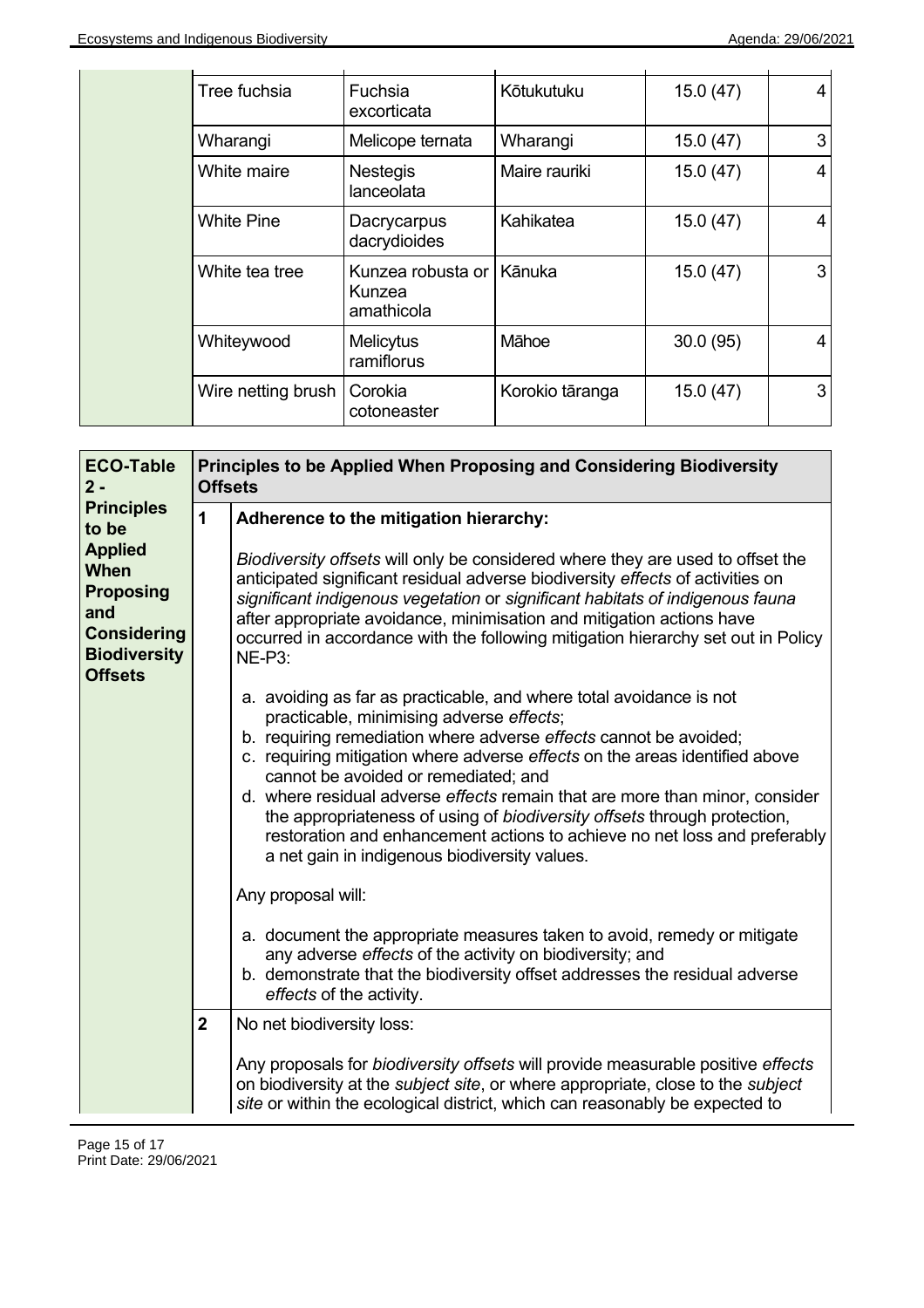| result in no net loss and preferably a net gain of biodiversity.                                                                                                                                                                                                                                                                                                                                                                                                        |
|-------------------------------------------------------------------------------------------------------------------------------------------------------------------------------------------------------------------------------------------------------------------------------------------------------------------------------------------------------------------------------------------------------------------------------------------------------------------------|
| No net loss of biodiversity is determined with respect to species composition<br>(e.g. individual species or species groups), habitat structure (e.g. vegetation<br>tiers), ecosystem health (e.g. nutrient cycling rates), and cultural use values<br>(e.g. valued habitats or species).                                                                                                                                                                               |
| The offset is applied so that the ecological values being achieved through the<br>offset are the same or similar to those being lost.                                                                                                                                                                                                                                                                                                                                   |
| Any proposals for biodiversity offset will demonstrate that:                                                                                                                                                                                                                                                                                                                                                                                                            |
| a. an explicit calculation of loss and gain has been undertaken and that<br>demonstrates the manner in which no net loss or a net gain of biodiversity<br>can be achieved; and<br>b. the biodiversity offset design and implementation should include<br>provisions for addressing sources of uncertainty and risk of failure in<br>delivering the biodiversity offset.                                                                                                 |
| 3<br>Additional conservation outcomes:                                                                                                                                                                                                                                                                                                                                                                                                                                  |
| Any proposal for biodiversity offset will demonstrate that actions undertaken as<br>a biodiversity offset are additional to what would otherwise occur, including<br>that they are additional to any remediation or mitigation undertaken in relation<br>to the adverse effects of the activity.                                                                                                                                                                        |
| 4<br>Limits to what can be offset:                                                                                                                                                                                                                                                                                                                                                                                                                                      |
| Biodiversity offsetting is inappropriate when an activity has the potential to<br>cause adverse effects, or residual adverse effects, on an area:                                                                                                                                                                                                                                                                                                                       |
| a. where the biodiversity values of that area are highly vulnerable or<br>irreplaceable; or<br>b. where there is no appropriate site, knowledge, proven methods, expertise<br>or mechanism available to design and implement an adequate biodiversity<br>offset.                                                                                                                                                                                                        |
| 5<br>Landscape context:                                                                                                                                                                                                                                                                                                                                                                                                                                                 |
| Any proposals for biodiversity offsets will:                                                                                                                                                                                                                                                                                                                                                                                                                            |
| a. be designed and implemented in a landscape context, i.e. with a<br>demonstrated understanding of both the donor and recipient sites role, or<br>potential role in the ecological context of the area.<br>b. take into account available information on the full range of biological, social<br>and cultural values of biodiversity and supports an ecosystem-scale<br>approach; and<br>c. take into account other likely future developments, such as competing land |
| use pressures, within the landscape. Long- term outcomes:                                                                                                                                                                                                                                                                                                                                                                                                               |
| 6<br>The positive ecological outcomes of the offset last at least as long as the<br>impact of the activity, and preferably in perpetuity. Adaptive management<br>responses should be incorporated into the design of the offset, as required to<br>ensure that the positive ecological outcomes are maintained over time.                                                                                                                                               |